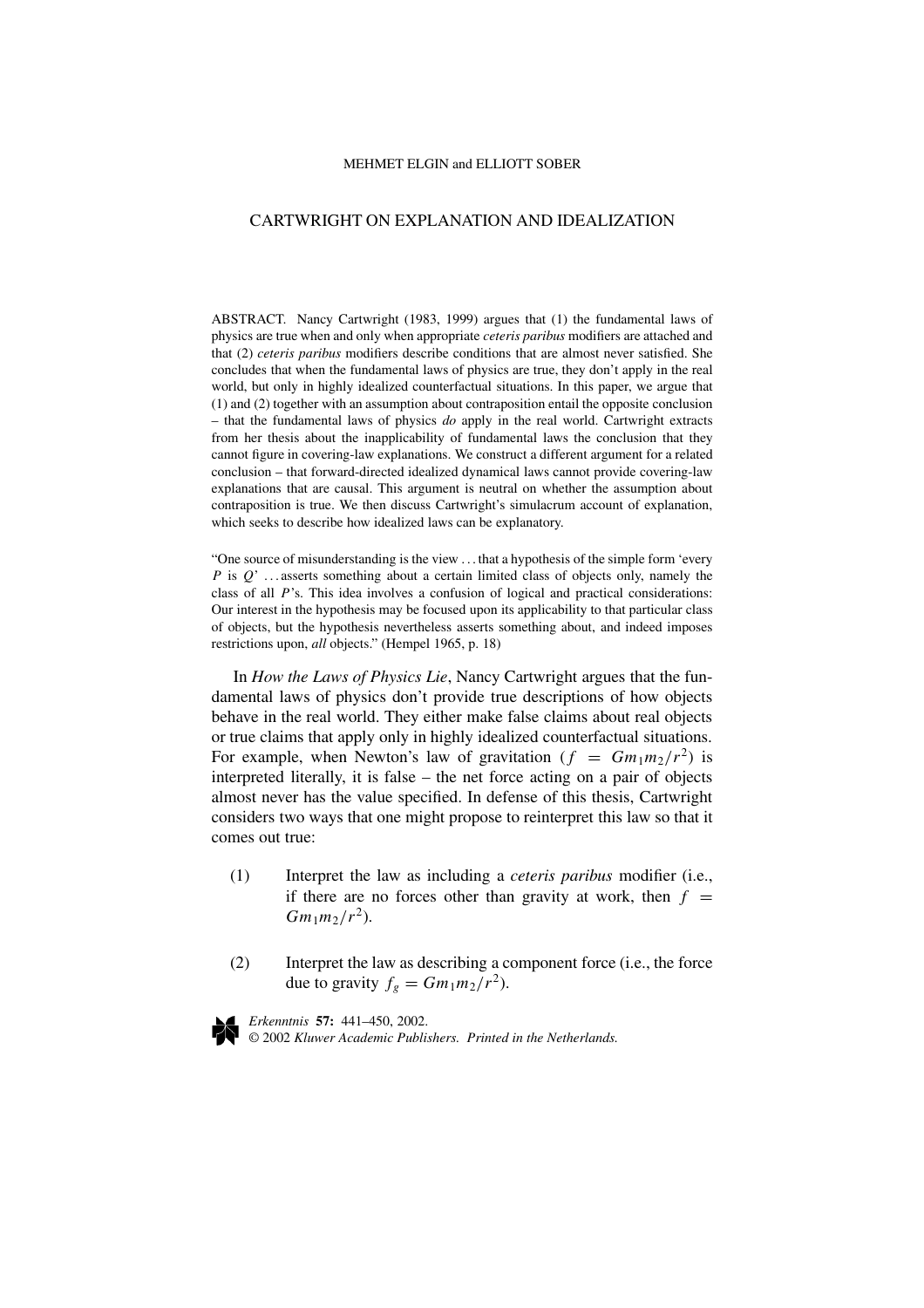Cartwright rejects interpretation (2) because she denies the reality of component forces; this has elicited criticisms from several philosophers.<sup>1</sup> The correctness of Cartwright's position on this issue is not the focus of our paper. Rather, we want to assess Cartwright's argument that if we interpret the fundamental laws of physics as in (1), then their antecedents will describe conditions that are almost never satisfied; hence, they won't describe how real objects actually behave. With respect to this argument, Cartwright writes:

*Ceteris paribus* generalizations, read literally without the '*ceteris paribus*' modifier, are false. They are not only false, but held by us to be false; and there is no ground in the covering-law picture for false laws to explain anything. On the other hand, with the modifier the *ceteris paribus* generalizations may be true, but they cover only those few cases where the conditions are right. For most cases, either we have a law that purports to cover, but cannot explain because it is acknowledged to be false, or we have a law that does not cover. Either way, it is bad for the covering-law picture. (Cartwright 1983, 45–46)

Cartwright's argument can be stated as follows:

- (3) The fundamental laws of physics are true only when appropriate *ceteris paribus* modifiers are attached.<sup>2</sup>
- (4) *Ceteris paribus* modifiers describe conditions that hold only under ideal situations.
- (5) When the fundamental laws of physics are true, they apply only to objects in ideal (counterfactual) situations.
- (6) Therefore, the fundamental laws of physics don't apply to objects in the real world.<sup>3</sup>

We will argue that even granting the truth of premises (3) and (4), (5) does not follow (hence, neither does (6)).

Cartwright says that the statement "two bodies exert a force between each other which varies inversely as the square of the distance between them, and varies directly as the product of their masses" is false unless we attach the *ceteris paribus* modifier "there are no forces other than gravitational forces at work". She writes:

Speaking more carefully, the law of universal gravitational is something like this: If there are no forces other than gravitational forces at work, *then* two bodies exert a force between each other which varies inversely as the square of the distance between them, and varies directly as the product of their masses. I will allow that this law is a true law, or at least one that is held true within a given theory. But it is not a very useful law . . . . Once the *ceteris paribus* modifier has been attached, the law of gravity is irrelevant to the more complex and interesting cases. (Cartwright 1983, 58)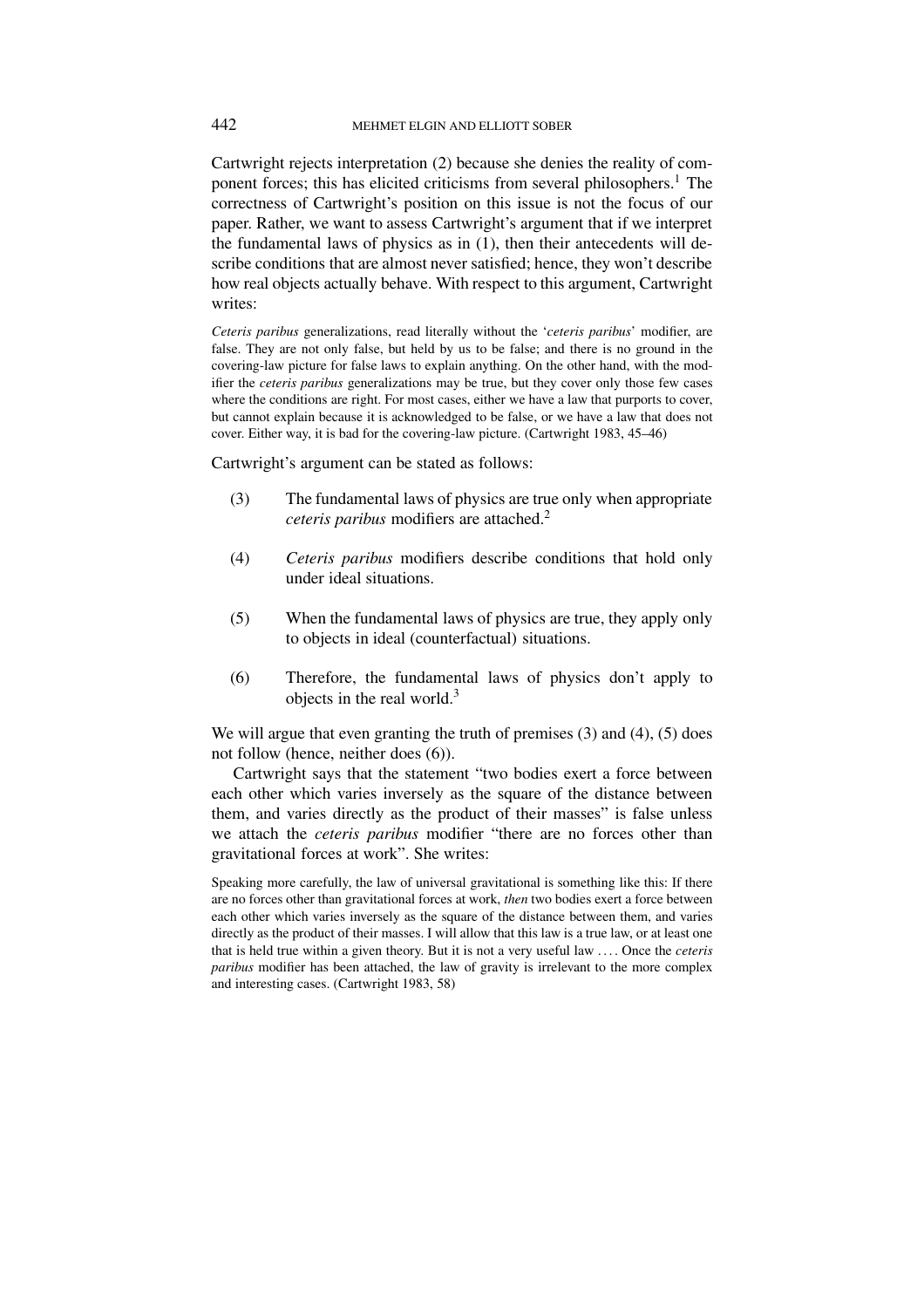Thus, according to Cartwright, a true law will have the form  ${}^{\circ}C \rightarrow L$ . Cartwright argues that *L* is true only if the qualifier concerning *C* is attached to it, but *C* is almost never satisfied in the real world. Hence, the law is a true conditional whose antecedent and consequent are both false. For this reason, Cartwright concludes that ' $C \rightarrow L$ ' fails to apply to real objects. We now will argue that Cartwright's claims (3) and (4) and a plausible principle concerning contraposition entail that  ${}^{\circ}C \rightarrow L^{\circ}$  *does* apply to real objects.<sup>4</sup>

Let's consider the laws that Cartwright discusses to see if their contrapositives apply to real objects. The first example is the law of gravitation:

> If there are no forces other than gravity at work, then  $f =$  $Gm_1m_2/r^2$ .  $(C \rightarrow L)$

This is equivalent to:

If  $f \neq Gm_1m_2/r^2$ , then there are forces other than gravity at work.  $(∼ L → ∞ C)$ 

Cartwright claims that ' $C \rightarrow L$ ' does not apply to objects in the real world because *C* and *L* are each false of real objects. However, this means that ∼*C* and ∼*L* are each *true* of real objects, so presumably '∼*L* → ∼*C*' applies to real objects. This leads to the unsatisfactory result that a conditional and its contrapositive, though logically equivalent, nonetheless apply to different things.

The same pattern may be found in another example that Cartwright considers – Snell's law. After claiming that Snell's law is false as it is stated in textbooks, she represents Snell's law as follows:

Refined Snell's Law: For any two media which are optically isotropic, at an interface between dielectrics there is a refracted ray in the second medium, lying in the plane of incidence, making an angle  $\theta_t$  with the normal, such that:  $\sin \theta / \sin \theta_t = n_2/n_1$ . (Cartwright 1983, 47)

Cartwright thinks that the condition about optical isotropy is almost never satisfied, so the law does not apply to real objects. However, this means that if a medium is such that  $\sin \theta / \sin \theta_t \neq n_2/n_1$ , then it is *not* isotropic. Thus, the contrapositive of Cartwright's Refined Snell's Law *does* apply to real objects. If a conditional and its contrapositive apply to precisely the same things, then at least one of these judgments about the applicability of a conditional and its contrapositive must be wrong.

Consider a third example from a different science – the Hardy– Weinberg law in population genetics. It states that: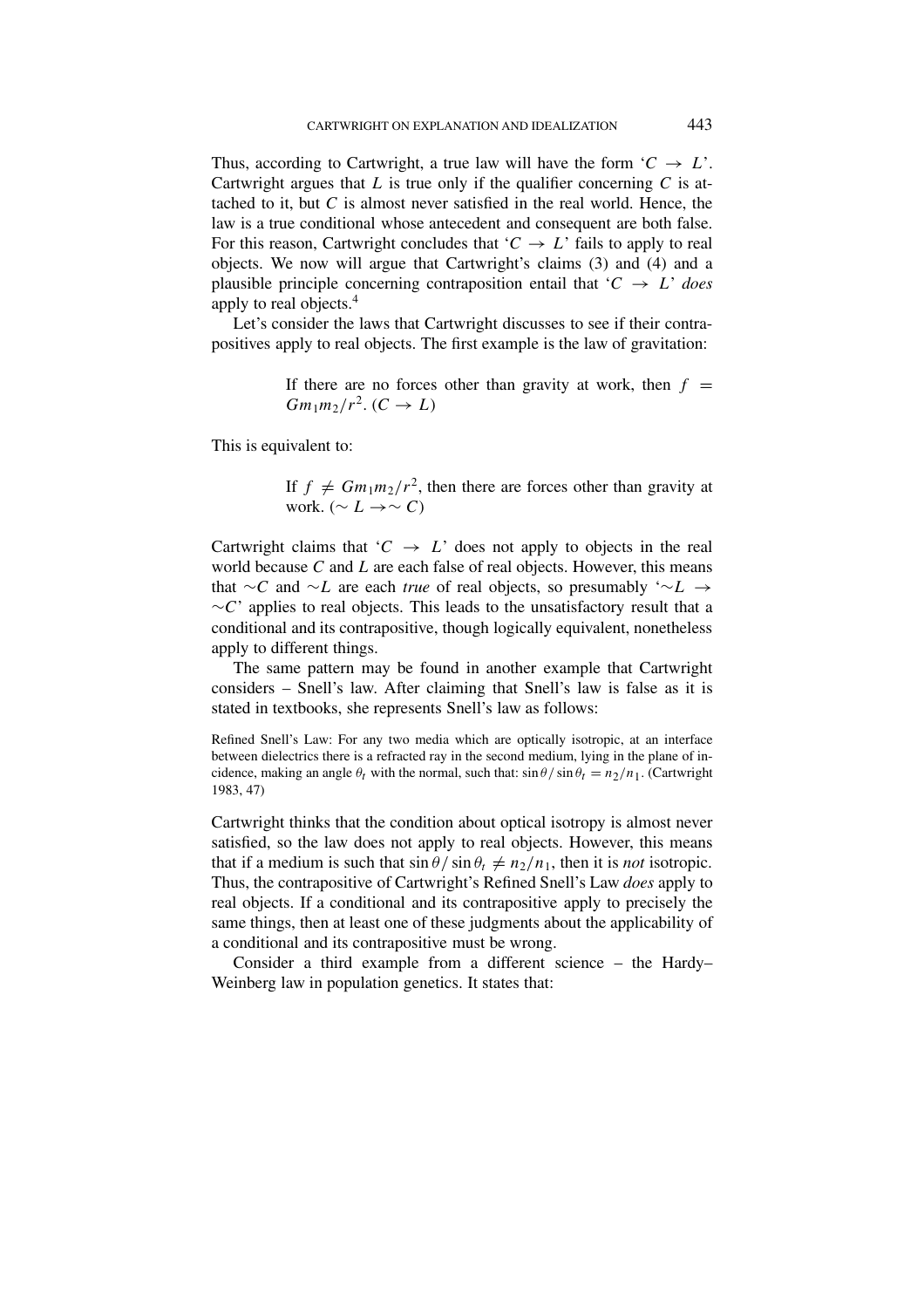If no evolutionary forces are at work and the gamete frequency of gene *A* is *p* and the gamete frequency of gene *a* is *q* (where  $p + q = 1$ ), then the frequencies of the genotypes AA, Aa, and *aa* are  $p^2$ , 2*pq*, and  $q^2$ , respectively. (Sober 1984)

The antecedent of this law is never satisfied, so if we apply Cartwright's argument, we should conclude that this law does not apply to real populations. However, if we look at the contrapositive of this law, we see that it *does* apply to real populations. If we observe that the genotype frequencies *aren't* at their Hardy–Weinberg values, then there *are* evolutionary forces at work.

Here is the general pattern: take any true law in conditional form whose antecedent and consequent are false (according to Cartwright, all fundamental laws in physics have this feature). In such a case, even if the conditional itself *seems* to be vacuous, its contrapositive won't be, since the antecedent and consequent of the contrapositive will correctly describe real objects. If a conditional and its contrapositive apply to the same things, then either both apply to real objects or neither does.

Thus far we've seen that three claims are in conflict: That ' $C \rightarrow L$ ' fails to apply to real objects if *C* involves an idealization, that ' $\sim L \rightarrow \sim C$ ' applies to real objects, and that a conditional and its contrapositive must apply to exactly the same things. Which of these claims should be abandoned? To begin with, we think it is implausible to deny that a conditional and its contrapositive apply to exactly the same things. Since a conditional and its contrapositive are logically equivalent, they are different verbal formulations of *the same proposition*. Laws, it should be remembered, are supposed to be extra-linguistic entities; Newton's law of gravitation is no more a part of English than it is of any other natural language. If laws are propositions of a certain type, then Cartwright's position on contraposition must be mistaken.

We also find it implausible to deny that '∼*L* → ∼*C*' applies to the systems of which ∼*L* and ∼*C* are true. After all, scientists *use* such contrapositives to reason about real world systems. For example, if *this population* deviates from Hardy–Weinberg proportions, then *it* must be undergoing some evolutionary process. If this is not an example of "applying the contrapositive to a real object", we don't understand what "applying" means.

What follows, then, is that we should reject Cartwright's thesis that laws of the form ' $C \rightarrow L$ ' fail to apply to real systems just because C involves an idealization. We suspect that Cartwright drew this conclusion by focusing exclusively on the argument form 'If *C*, then *L*. *C*. Therefore *L*.' Since *C* is false in the real world, this argument form cannot be applied to real objects. The point about *the argument form* is correct, but nothing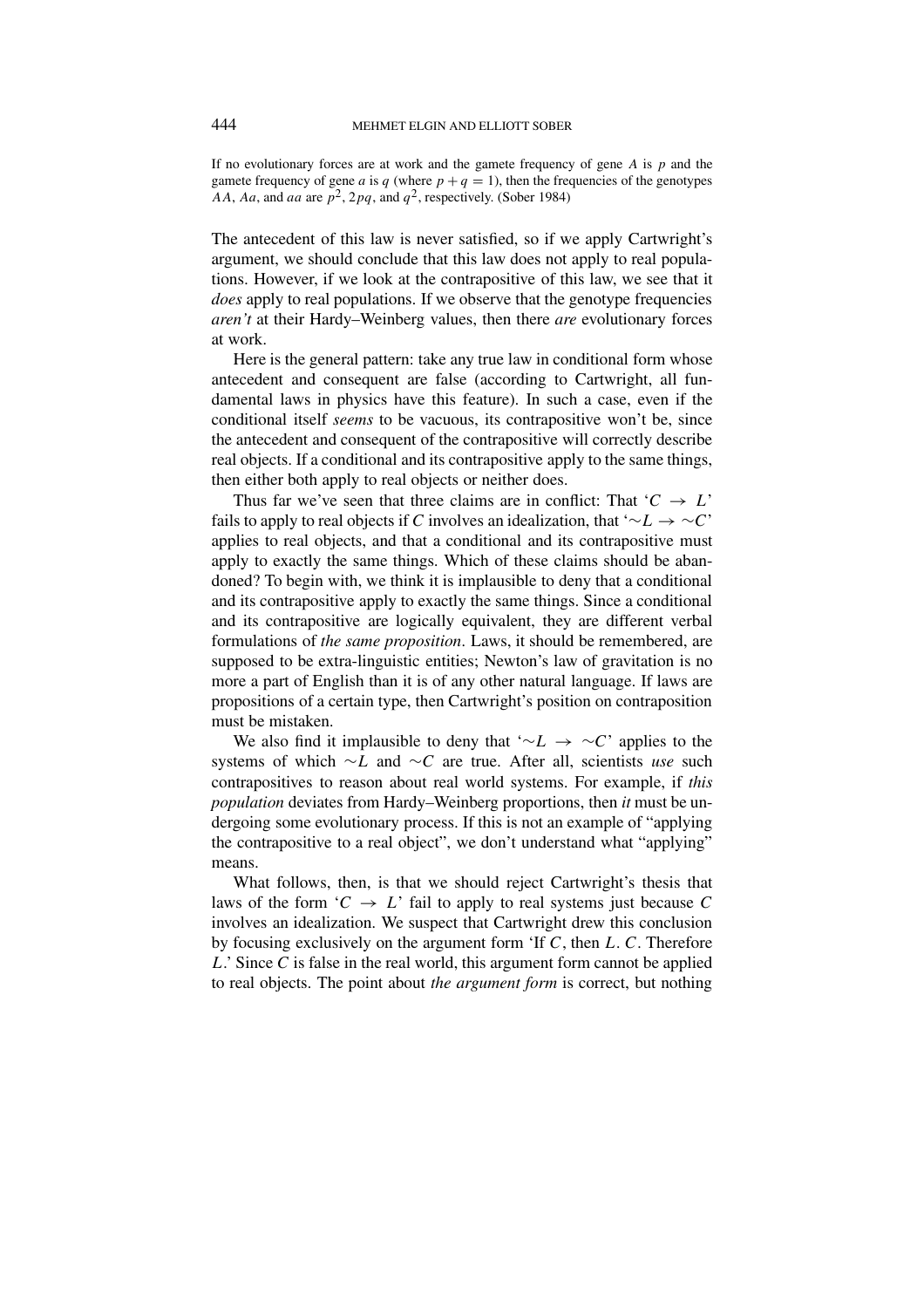follows about *the conditional* itself. For the same conditional also plays a role in a different argument scheme, namely 'If *C*, then  $L \sim L$ . Therefore ∼ *C*', and *this* form of argument *does* apply to real objects.

We recognize that Cartwright may want to contest the claim that a conditional and its contrapositive apply to exactly the same things. Given this, it is gratifying that something like Cartwright's conclusion can be defended without taking a stand on this question. Cartwright's main point in advancing her claim about the inapplicability of fundamental laws is to develop a point about explanation: *true fundamental laws do not figure in covering law explanations*. The argument we have in mind concerns forward-directed deterministic dynamical laws – laws that have the form "if *C* holds at time *t*, then *E* holds at  $t + \Delta t$ ". Suppose the *C* in this law describes idealized circumstances. This means that the forward-directed argument *form* does not apply to real systems, but the backwards- directed argument form *does*, as we have explained. If explanation must be causal and if causes must precede their effects, then the backwards-directed argument, though applicable to real objects, cannot provide an explanation of its conclusion; one can't explain what happens at some earlier time by describing the later state of the system. Recall that Cartwright's goal was to show that fundamental laws don't provide covering law explanations. The conclusion of the argument we have presented is that forwards-directed deterministic dynamical laws that describe idealized circumstances in their antecedents cannot provide covering-law causal explanations, regardless of whether these laws are classified as fundamental or derived.<sup>5</sup>

What is the situation with respect to dynamical laws that are probabilistic? To begin with, we note that whereas a conditional and its contrapositive are logically equivalent, " $Pr(X \mid Y) = p$ " and " $Pr($ not *Y* | not *X*) = *p*" are not. Furthermore, it turns out that if " $Pr(E \text{ holds})$ at  $t + \Delta t$  | *C* hold at  $t$ ) = *p*" is a law, then Pr(∼*C* holds at  $t \mid \neg E$ holds at  $t + \Delta t$ ) = *q*" rarely is. The reason is that laws must be timetranslationally invariant; see Sober (1993b) for discussion. The conclusion we draw is that if "Pr(E holds at  $t + \Delta t \mid C$  hold at  $t$ ) = p" is a law in which *C* involves an idealization, then the following argument form will not constitute a covering-law explanation:

> $Pr(E \text{ holds at } t + \Delta t \mid C \text{ hold at } t) = p$ *C* holds *t p* [================= *E* holds at  $t \Delta t$

The reason is that the second premise is false. Notice that this point applies, regardless of whether we demand that p be high, as Hempel's (1965)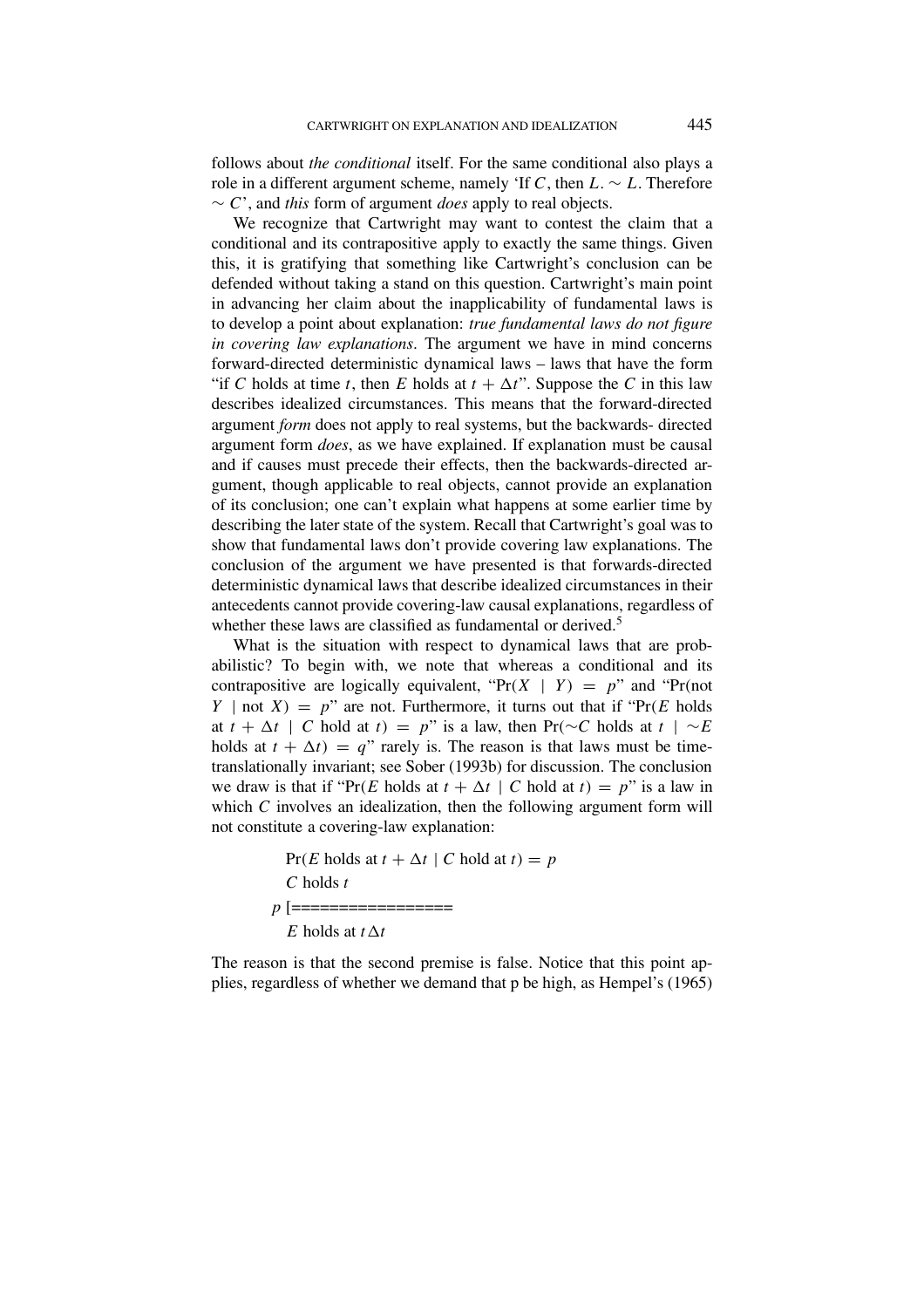inductive-statistical model requires, or allow *p* to take any value, which is what Salmon's (1984) account permits.

The conclusion of our argument, then, is that forward-directed dynamical laws fail to provide covering-law causal explanations, if the laws in question are deterministic and contain idealizations in their antecedents, and if they are probabilistic and contain idealizations in their conditioning propositions. This argument differs from Cartwright's in three ways. First, ours does not gainsay the assumption that a conditional and its contrapositive apply to exactly the same things. Second, it does not require a distinction between fundamental and non-fundamental laws. And third, our argument is restricted to *causal* explanations. Despite these differences, we believe that our argument captures much of what Cartwright is after.

Cartwright's goal was to show that laws that contain idealizations cannot be used in covering-law explanations. She thinks that this has implications for many theories of explanation, not just Hempel's, and so she uses the expression "covering-law model of explanation" in a very wide sense, and we have followed her in this. As noted above, the phrase also applies to Salmon's (1984) model. But what, then, does talk of the covering-law model actually cover? The argument we have constructed pertains to any theory of explanation that requires the following: (i) the *explanans* must describe the cause(s) of the *explanandum*; (ii) the *explanans* must cite a law; (iii) all of the *explanans* propositions must be true; (iv) the *explanans* explains the *explanandum* by entailing it or by conferring a probability on it. Forward-directed dynamical laws that contain idealizations in their antecedents (or in their conditioning propositions, if they are probabilistic) cannot figure in explanations, if explanations must have these features. Cartwright (1983) proposes a "simulacrum account of explanation" as an alternative to the covering-law approach; the main point of this account is to make room for the fact that idealized laws can be explanatory. However, she provides very few details on how this new model of explanation is to be understood. We take up this problem in what follows. Our proposal will be that some of the explanations that idealized laws help provide satisfy conditions (i)–(iii), but not (iv).

In evolutionary biology, optimality models describe the value of a trait that maximizes fitness, given a set of constraints. For example, the optimal length of a bear's fur might be modeled as a function of the ambient temperature, the bear's body size, the energetic cost of growing fur, and so on. These models are often interpreted dynamically – if organisms are fitter the closer they are to the specified optimum, and if natural selection is the only force acting on the population, then the optimal trait value will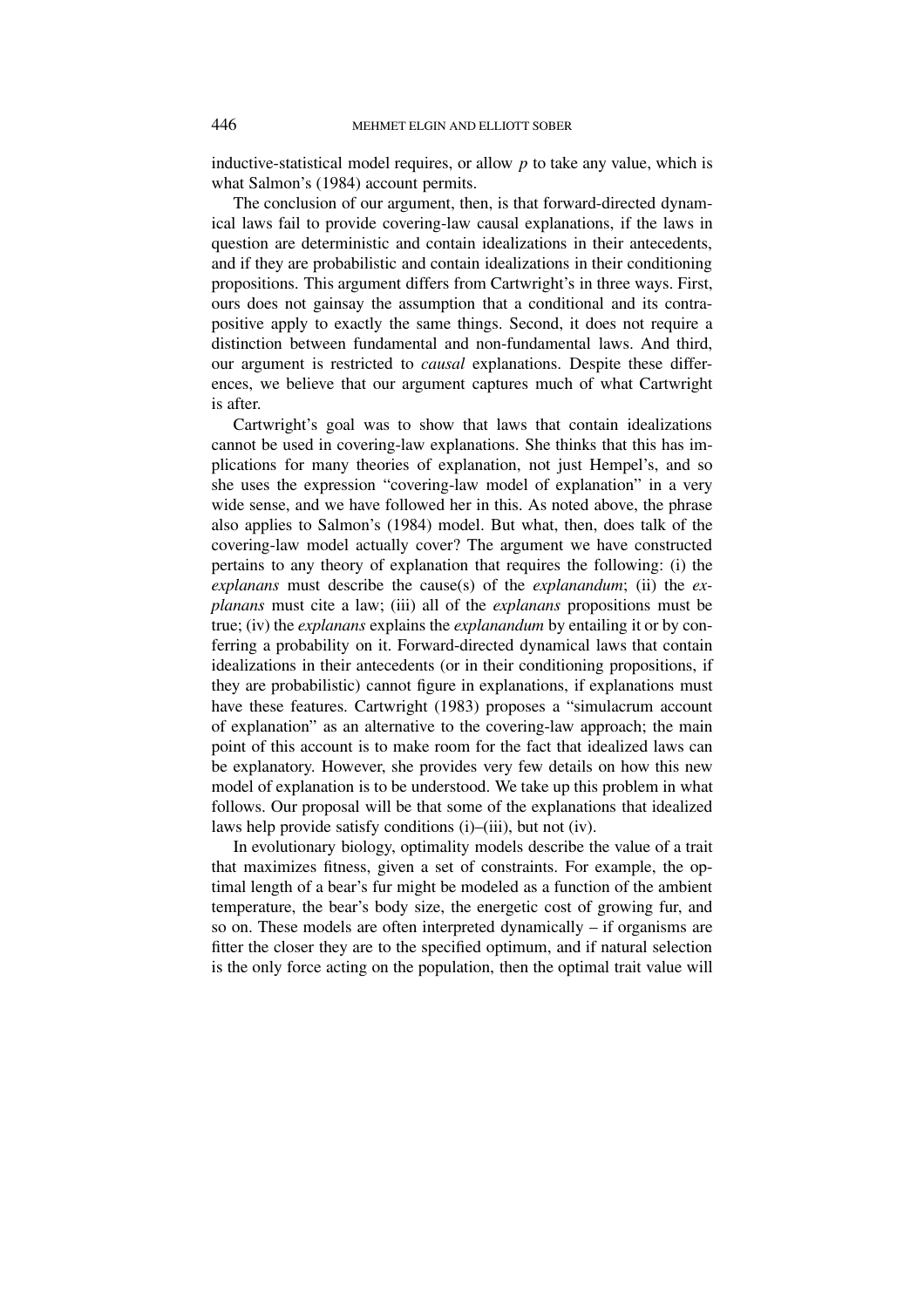evolve. Understood in this way, optimality models contain idealizations; they describe the evolutionary trajectories of populations that are infinitely large in which reproduction is asexual with offspring always resembling their parents, etc. (Maynard Smith 1978; Sober 1993a).

We want to argue that optimality models are explanatory despite the fact that they contain idealizations. As just noted, these models are interpreted as entailing conditionals of the following form:

(7) If organisms are fitter the closer they are to the optimal value *α* and if no forces other than selection are at work in the population, then the population will evolve to a state in which all organisms exhibit the trait value *α*. 6

Suppose the optimality model correctly describes how selection acts on the trait of interest:

(8) Organisms are fitter the closer they are to the optimal value  $\alpha$ .

Given this information, suppose we observe that

(9) The *n* organisms in the population have trait values  $\beta_1, \beta_2, \ldots$ , *βn* (where each *βi* differs only negligibly from *α*).

Our question is  $-$  do (7) and (8), if true, together explain (9)? We think that the answer is *yes*, even if one can provide no details about the nonselective forces that happen to be acting on the population, and no idea how that more complex situation ought to be modeled.<sup>7</sup> Proposition (8) provides a partial description of the initial conditions and proposition (7) provides an idealized model whose antecedent applies to no real world system. Granted, these propositions do not constitute a *complete* explanation of (9) in which *all* causally relevant factors are described, but we think they are explanatory nonetheless.

The pattern here is hardly unique to evolutionary biology. Consider the law of gravitation, understood, as Cartwright says it should be, as describing the net force that would be present if gravitation were the only force at work. If the law plus the true masses of a pair of objects and the distance between them and the assumption that no other forces are at work (plus *f* = *ma*) entail that the objects should exhibit an acceleration of  $\alpha$  and one observes that the acceleration is  $\beta$  (where  $\alpha$  and  $\beta$  differ only negligibly), then the idealized law plus the partially specified initial conditions are explanatory.<sup>8</sup>

If (7) and (8) do explain (9), the idea that explanations are arguments appears even more doubtful than Salmon (1984) argued that it is. Salmon's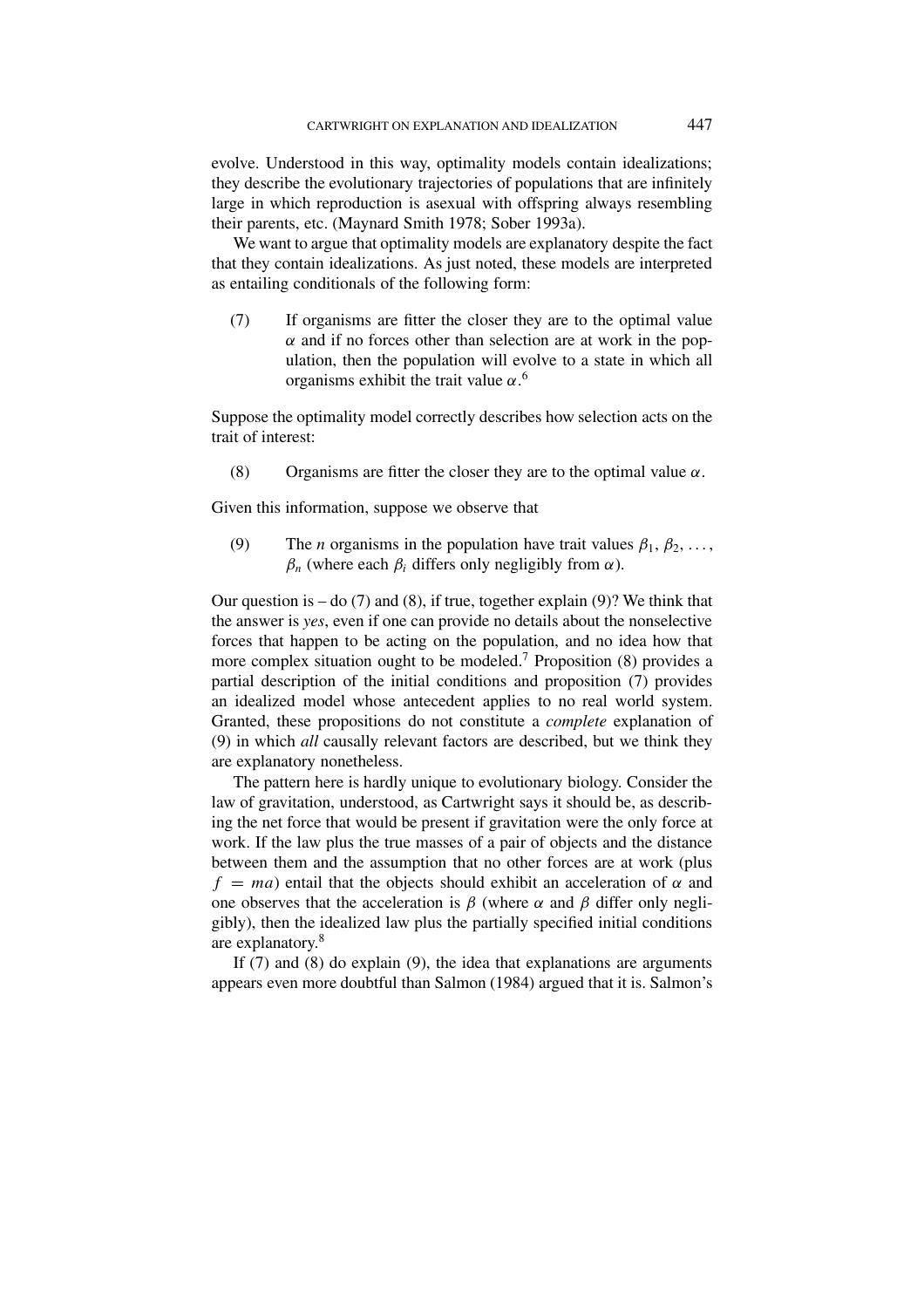point is that the *explanans* can confer a low probability on the *explanandum*. However, we don't think that (7) and (8) confer a probability on (9) at all. What is the probability that the observed trait values (the  $\beta$ <sup>'</sup>s) will be close to  $\alpha$ , given that  $\alpha$  is the trait value that should evolve in an idealized circumstance that does not obtain? We don't know, but it isn't necessary to know this. Propositions (7) and (8) explain (9) even though they do not tell you what the probability of that proposition is. In this type of explanation-by-idealization, conditions (i)–(iii) are satisfied, but (iv) is not.

We began by criticizing Cartwright for drawing an invidious distinction between a conditional and its contrapositive. We then showed how her argument can be reconstructed without requiring that a conditional and its contrapositive apply to different things. This new argument reaches a slightly different conclusion from Cartwright's; we showed how certain sorts of dynamical laws cannot figure in covering-law explanations that are causal. We then tried to flesh out Cartwright's idea that explanationby-idealization requires a new account of explanation. A causal model contains an idealization when it correctly describes some of the causal factors at work, but falsely assumes that other factors that affect the outcome are absent. The idealizations in a causal model are *harmless* if correcting them wouldn't make much difference in the predicted value of the effect variable. Harmless idealizations can be explanatory, as is shown by the fact that (7) and (8) help explain (9). In this pattern of explanation, the *explanans* is entirely true; it explains the *explanandum*, not by entailing it or by conferring a probability on it (high or low), but by showing that the value described in the *explanandum* is close to the value predicted by the idealization.

### ACKNOWLEDGEMENTS

We thank Michael Byrd, Nancy Cartwright, John Earman, Ellery Eells, Berent Enç, Branden Fitelson, Malcolm Forster, Daniel Hausman, and Marc Lange for comments and suggestions.

## **NOTES**

<sup>1</sup> For this issue see Forster (1988a, b), Creary (1981), Chalmers (1993), Earman and Roberts (1999), and Needham (1991). Although all these papers are somewhat relevant to Cartwright's argument above, Forster and Creary specifically address Cartwright's challenge concerning the reality of component forces.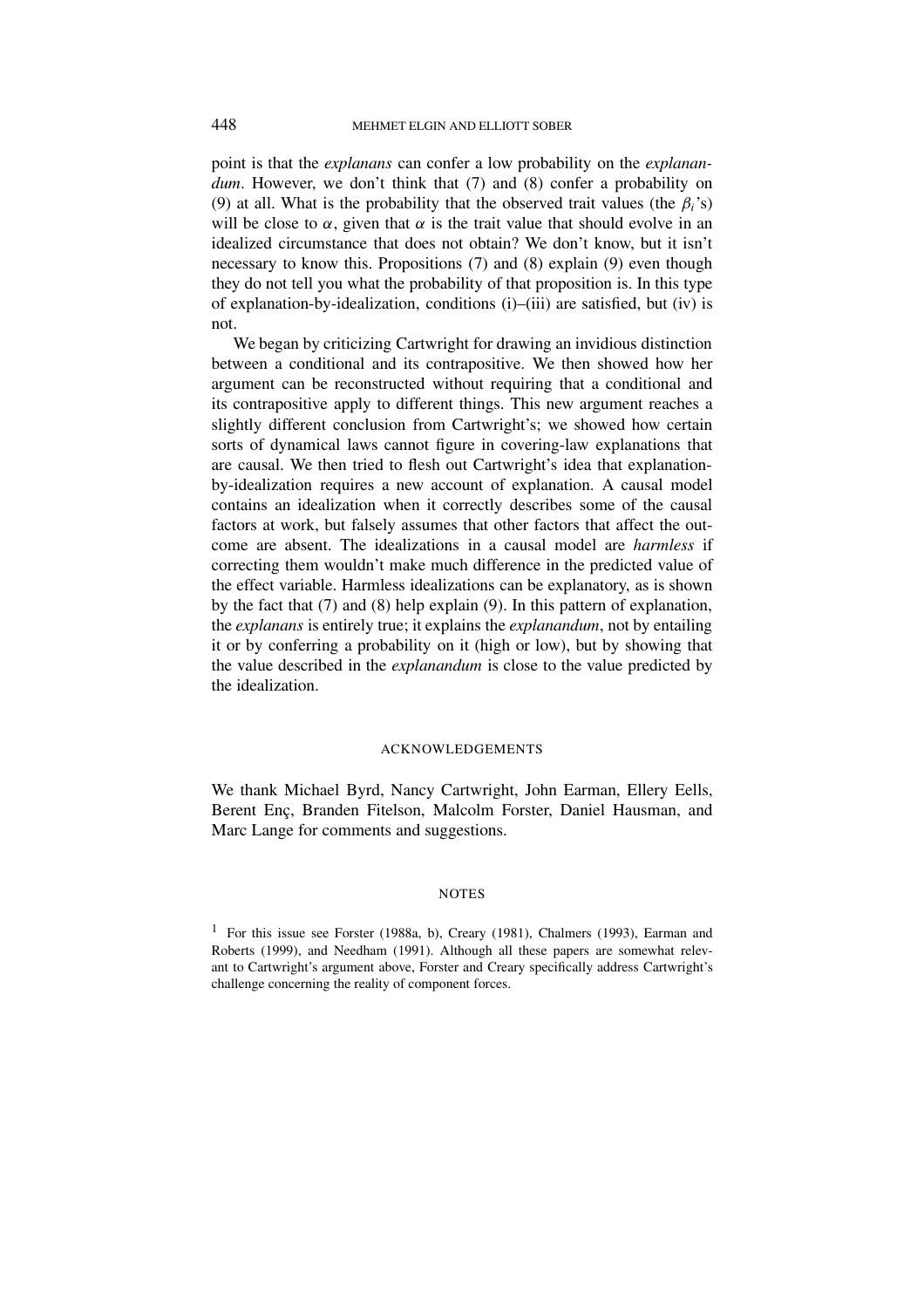<sup>2</sup> Although Cartwright says that all laws require *ceteris paribus* modifiers, it is clear from her discussion that in the case of the fundamental laws of physics, she thinks the *ceteris paribus* modifiers are exactly specifiable. This contrasts with the views of philosophers (e.g., Schiffer (1991)) who think that the *ceteris paribus* clauses used in special science generalizations aren't exactly specifiable.

<sup>3</sup> Cartwright (1999) says that she still holds the view of laws she defended in Cartwright (1983).

<sup>4</sup> It is arguable that contraposition is not always valid. Consider the following example: "If I made a mistake, then I didn't make a big mistake". The contrapositive of this conditional is "If I made a big mistake, then I didn't make a mistake". However, contraposition is valid for the laws we will consider. Detailed discussion of this issue can be found in Jackson  $(1991)$ 

<sup>5</sup> What if a *backwards* deterministic law contained an idealization in its antecedent? The law will have the form "if *I* holds at time *t*, then *C* holds at time  $(t - \Delta t)$ ", where *I* involves an idealization. The contrapositive of the law says "if not-*C* holds at  $(t - \Delta t)$ , then not-I holds at t". If not-*C* and not-*I* both apply to real systems, then this law can be used in a Hempelian explanation. And if one does not prohibit "negative properties" such as not-*C* from being causes, the contrapositive seems capable of providing a covering-law *causal* explanation. This is why, in the case of deterministic laws, we have limited our argument to *forward*-directed laws that contain idealizations in their antecedents. We owe this point to John Earman.

<sup>6</sup> Talk of all other evolutionary forces being absent sometimes means that some quantitative variable has a value of zero (e.g., the mutation rate), but at other times it means that certain idealizations are in place (as in the assumption of asexual reproduction). As Cartwright (1983, p. 45) says, it is sometimes apt ". . . to read '*ceteris paribus*' as 'other things being *right*' ".

 $<sup>7</sup>$  This answer does not involve a commitment to adaptationism, which can be thought of</sup> here as the view that (7) and (8) are usually true if (9) is; for discussion, see Sober (1993a). Nor does it oblige one to accept the following generalization:

> If organisms are fitter the closer they are to the optimal value  $\alpha$  and if the forces other than selection are of only negligible value, then the organisms in the population should exhibit trait values close to *α*.

It is possible that the true but unknown underlying laws exhibit sensitivity to initial conditions.

<sup>8</sup> Selection and Newtonian gravitation are each construed as deterministic forces within their respective theories. When an idealization concerns a force whose effects are described probabilistically,  $\alpha$  should be interpreted as an expected value.

#### **REFERENCES**

Cartwright, N.: 1983, *How the Laws of Physics Lie*, Clarendon Press, Oxford.

Cartwright, N.: 1999, *The Dappled World: A Study of the Boundaries of Science*, Cambridge University Press, Cambridge.

Chalmers, A.: 1993, 'So the Laws of Physics Needn't Lie', *Australasian Journal of Philosophy* **71**, 196–207.